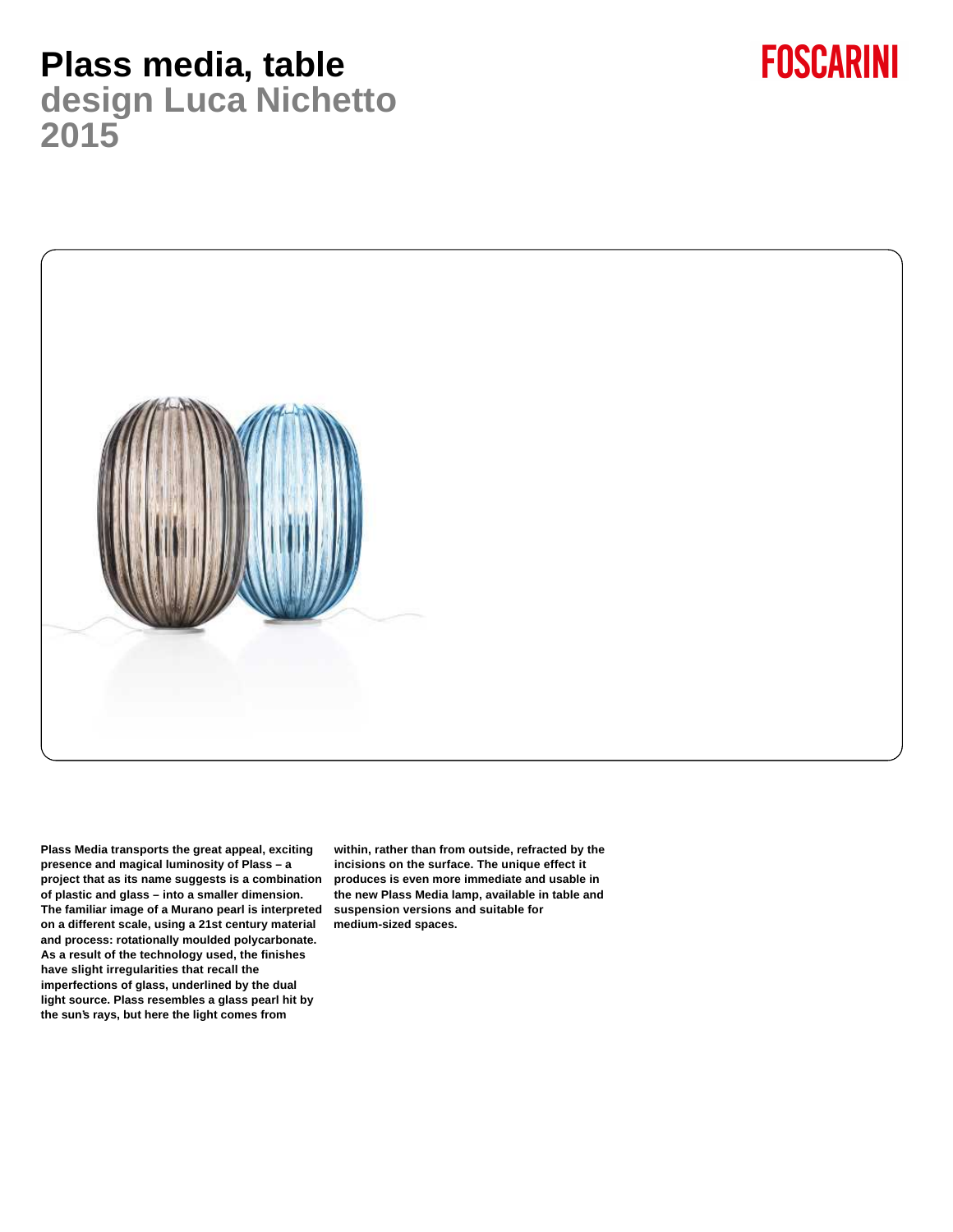### **Plass media, table technical info**

# **FOSCARINI**

#### **Description**

**Table lamp and diffused lighting . The diffuser in transparent polycarbonate is obtained by rotational molding , a technology that allows to produce hollow bodies of considerable size without need for welding . Inner frame brushed aluminum , transparent electric cable .**

**Materials rotational moulded polycarbonate and steel**

**Colors light blue, grey**

**Brightness light diffused light**



**Model**



**with dimmer Weight**



**net kg: 4,00 gross kg: 5,50 Packaging**

**net kg: 4,00 gross kg: 5,50 Packaging vol. m3: 0,083 n. boxes: 2**

**vol. m3: 0,083 n. boxes: 2**

**halogen 1x150W E27**  $\begin{picture}(20,20) \put(0,0){\line(1,0){10}} \put(15,0){\line(1,0){10}} \put(15,0){\line(1,0){10}} \put(15,0){\line(1,0){10}} \put(15,0){\line(1,0){10}} \put(15,0){\line(1,0){10}} \put(15,0){\line(1,0){10}} \put(15,0){\line(1,0){10}} \put(15,0){\line(1,0){10}} \put(15,0){\line(1,0){10}} \put(15,0){\line(1,0){10}} \put(15,0){\line(1$ 

**Dimmer included (minimum bulb output 40W)\***

**Cable length**

**Bulbs**

 $\begin{picture}(20,20) \put(0,0){\line(1,0){10}} \put(15,0){\line(1,0){10}} \put(15,0){\line(1,0){10}} \put(15,0){\line(1,0){10}} \put(15,0){\line(1,0){10}} \put(15,0){\line(1,0){10}} \put(15,0){\line(1,0){10}} \put(15,0){\line(1,0){10}} \put(15,0){\line(1,0){10}} \put(15,0){\line(1,0){10}} \put(15,0){\line(1,0){10}} \put(15,0){\line(1$ **«** 

**halogen 1x150W E27**

Cable length<br>
<u>Figure 1</u>

**Certifications**

回 V (6 图 IP 20

**Energy Class**

 $A^+$  A B C

**Bulbs**

**LED retrofit/FLUO 1x25W E27**

¢  $\frac{1}{120}$ 

 $\frac{1}{70}$ ≰ **Certifications** 回 ▽ CE 图 IP 20

**Energy Class**  $\mathsf{C}$ 

**[2D/3D drawings](http://qr.foscarini.com/P58321EN) [photometric info](http://qr.foscarini.com/P58322EN) [assembly instructions](http://qr.foscarini.com/P58323EN)**

**download area**